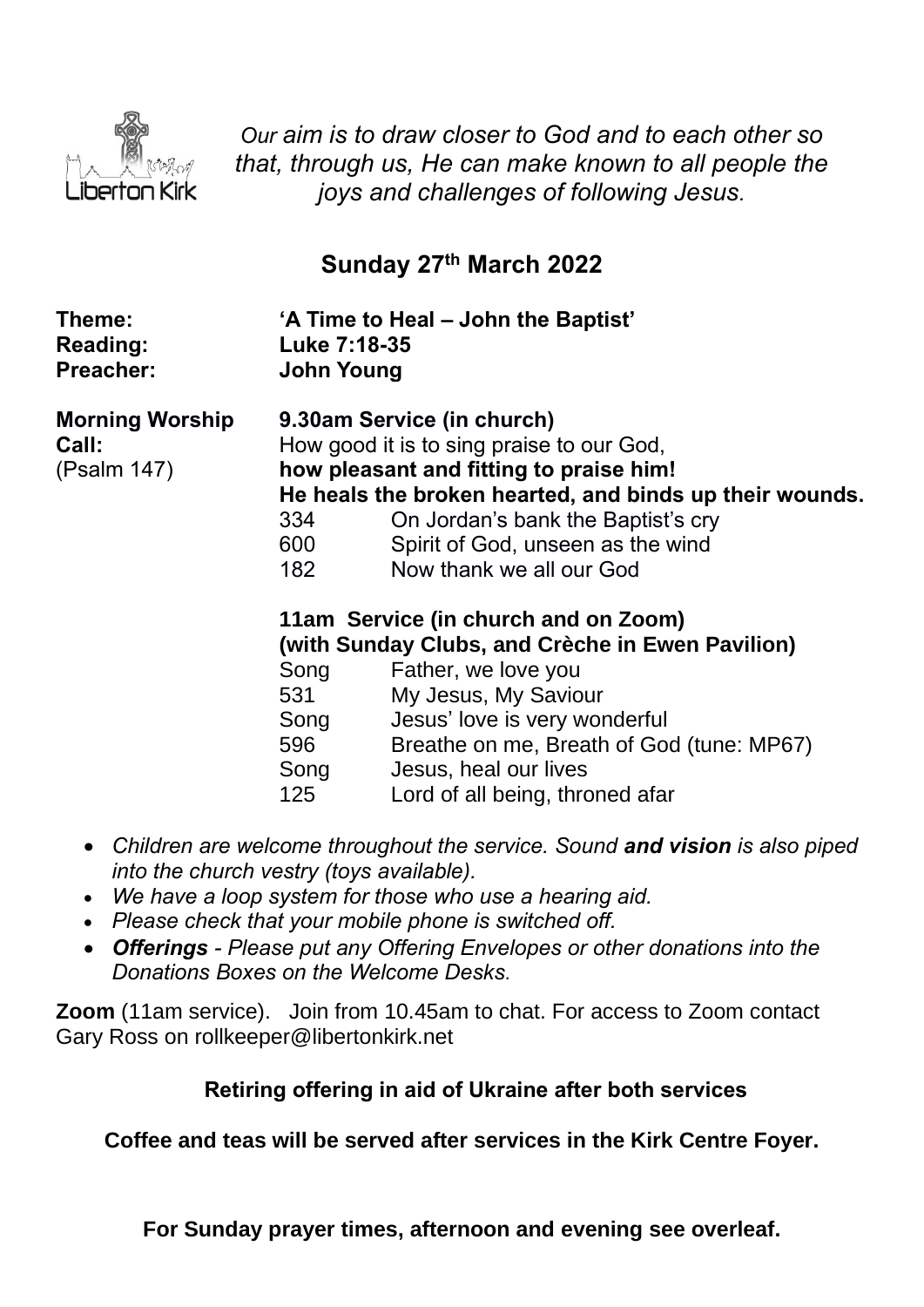## **WEEKLY DIARY**

## **TODAY**

10.20am Elders' Room Sunday Morning Prayer Time After 11am Service **Cross at East Door** Prayer Team Ministry **7pm Gilmerton Hub Joint Service**

**Monday 28 th March** 9am-2pm Foyer Fore Kirkgate Café

| Tuesday 29th March    |                                    |                                 |  |
|-----------------------|------------------------------------|---------------------------------|--|
| $7.30$ am – $7.30$ pm | <b>Upper Room Time (see below)</b> |                                 |  |
| 9am-2pm, 5.15-8pm     | Fover                              | Kirkgate Café                   |  |
| 7.30pm                | Zoom                               | Congregational Prayer (notices) |  |
| Wednesday 30th March  |                                    |                                 |  |

9am-2pm, 6-8pm Foyer Kirkgate Café

11am Small Hall Pram Praise for Easter

#### **Thursday 31st March** 9am-2pm Foyer Form Kirkgate Café

2pm Anderson Hall Senior Citizens 7pm Zoom Alpha Course

**<u>Saturday</u>** 2<sup>nd</sup> April

9am **Recreation Hall** Internal Learning Community

## **Sunday 3 rd April**

|           | Morning Worship at 9.30am short Service in the church |  |
|-----------|-------------------------------------------------------|--|
|           | 11am Service in the church and on Zoom.               |  |
|           | (with Sunday Clubs, and Crèche in Ewen Pavilion)      |  |
| Theme:    | A time to heal – 'Go!'                                |  |
| Preacher: | John Young                                            |  |

12.30pm Summer Buzz Planning Meeting in the Small Hall

## **Upper Room Time (Tuesday 7.30am – 7.30pm)**

A quiet place for anyone who wants to spend some time with God. Includes the following times together: Morning Prayers 8am - 8.30am, Midday Prayers 12.00 noon-12.30pm, Evening Prayers 7.00pm - 7.15pm.

**Prayer Requests** - can be sent to either John (see page 4) or Lindsay at [nicolyoung3@gmail.com](mailto:nicolyoung3@gmail.com) who will pass details on to the rest of the prayer team.

**Prayer Wall -** on the Kirk website under the Prayer section. Prayers are monitored before publication. Please ask for follow-up or keep it private if you so wish.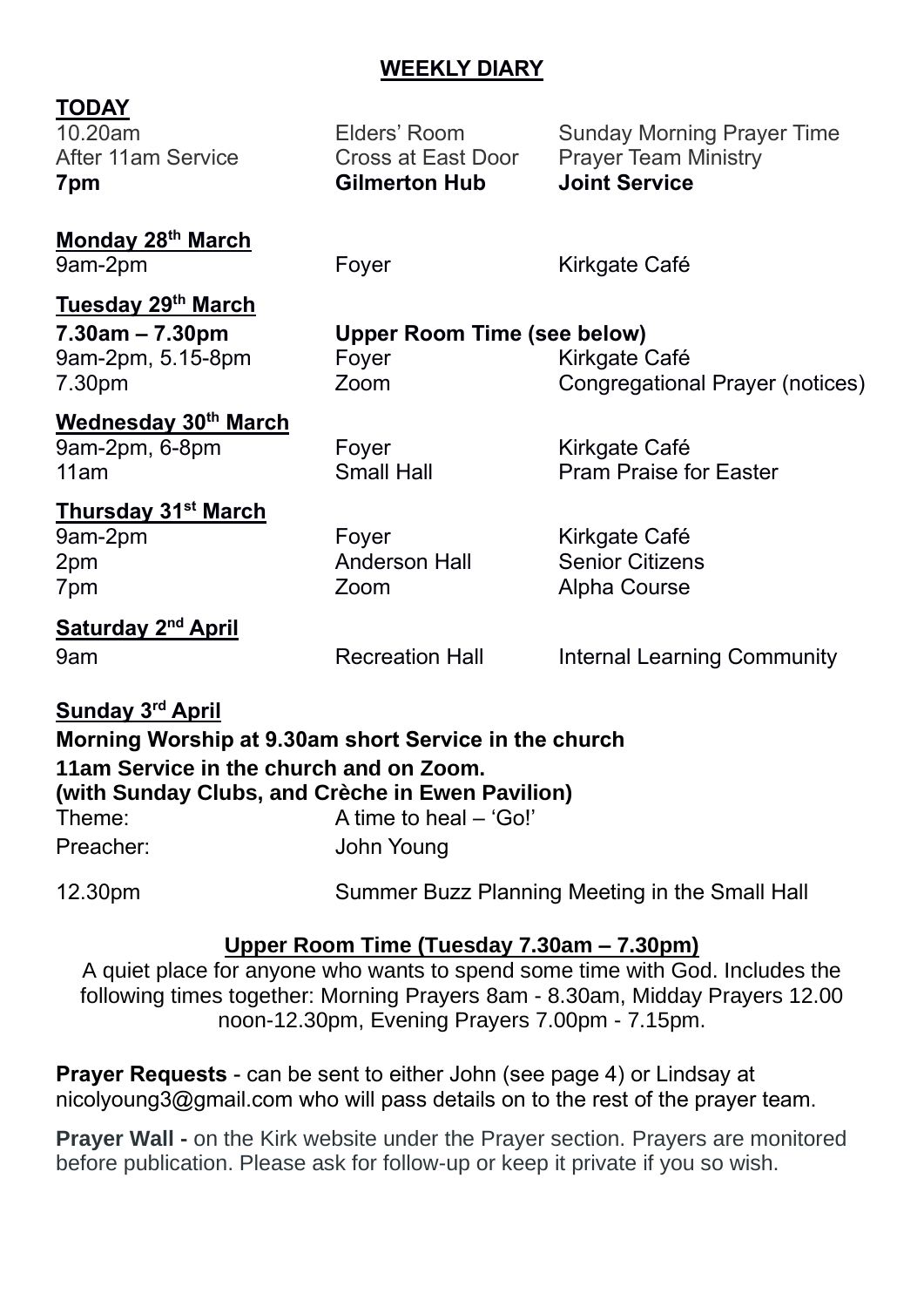## **NOTICES**

**Magazines for April –** Available for distributors to collect today from the East Door as you leave, or from McDonald Room in the Kirk Centre thereafter. Spare copies available on Welcome Desks, in the Offering House or in the Kirk Centre entrance. Also on the webite.

**The Parish Easter Cards** are now available for delivery to all houses in the parish. The bundles will be available in the church today (streets A-L at West Door, streets M-Z at East Door). Thereafter they will be available for uplift from the Kirk Centre. Your help in taking a bundle or two and delivering them would be much appreciated.

**Congregational Prayer** Tuesday 29<sup>th</sup> March at 7.30pm (via zoom). As well as prayers of Thanksgiving and a time of Listening to God, we shall focus on Ukraine and our world.

**Safe Families** - Information Night Monday 28th March, 8-8.45pm on Zoom. New volunteer training, Saturday 23rd April 9.15am-4.30pm in person. For more information contact [scotland@safefamilies.uk](mailto:scotland@safefamilies.uk)

**Palm Sunday** 10<sup>th</sup> April, 7pm at The Faith Mission, Gilmerton Road. Speaker Sarah Johnson from Edinburgh City Mission.

**Passover Meal, Monday 11<sup>th</sup> April – this year the SEECAT Passover Meal is in** Liberton Kirk Centre at 7pm, but places are limited, as always. Tickets costing £5 each are available from Ruth Davies, tel: 664 3608 or email [r.davies335@btinternet.com](mailto:r.davies335@btinternet.com)

**Liberton Kirk (Money Matters)/Kirkgate Trust Accounts 2021 (Kirkgate Trust)** – copies are now available in the appropriate holders on the side cupboards.

**The Word for Today –** in the Offering House. Romans 8:31-35, 37-39, with thoughts and prayers. Also on the website.

## **Support Ukraine** - **Christian Aid via link**

<https://www.christianaid.org.uk/appeals/emergencies/ukraine-crisis-appeal> Donations of goods for Ukrainian refugees. The charity Barnabas Fund, which supports the persecuted church, is organising collections of food, blankets and clothing to be sent out to Ukraine from the UK. Tron Kirk Moredun is a local collection point for this. To find out more visit [www.barnabasfund.org/uk](http://www.barnabasfund.org/uk) 

**South East Edinburgh Food Banks –** Donations can be left in the Offering House or with the Lambs, 36 Liberton Drive (box outside garage if out). Special arrangements can be made - phone 01316643059, or email [david@dlamb.co.uk](mailto:david@dlamb.co.uk)  Requested items are: Tins - meat/fruit/veg/tuna, packet soup and UHT milk.

**Milk Bottle Tops -** please leave in marked box in the Offering House.

**Church of Scotland Stamp Appeal –** donations of used stamps or stamp collections can be left in the box in the Kirk Centre Foyer. Alternatively contact David Lamb 0131 664 3059 or email [david@dlamb.co.uk](mailto:david@dlamb.co.uk)